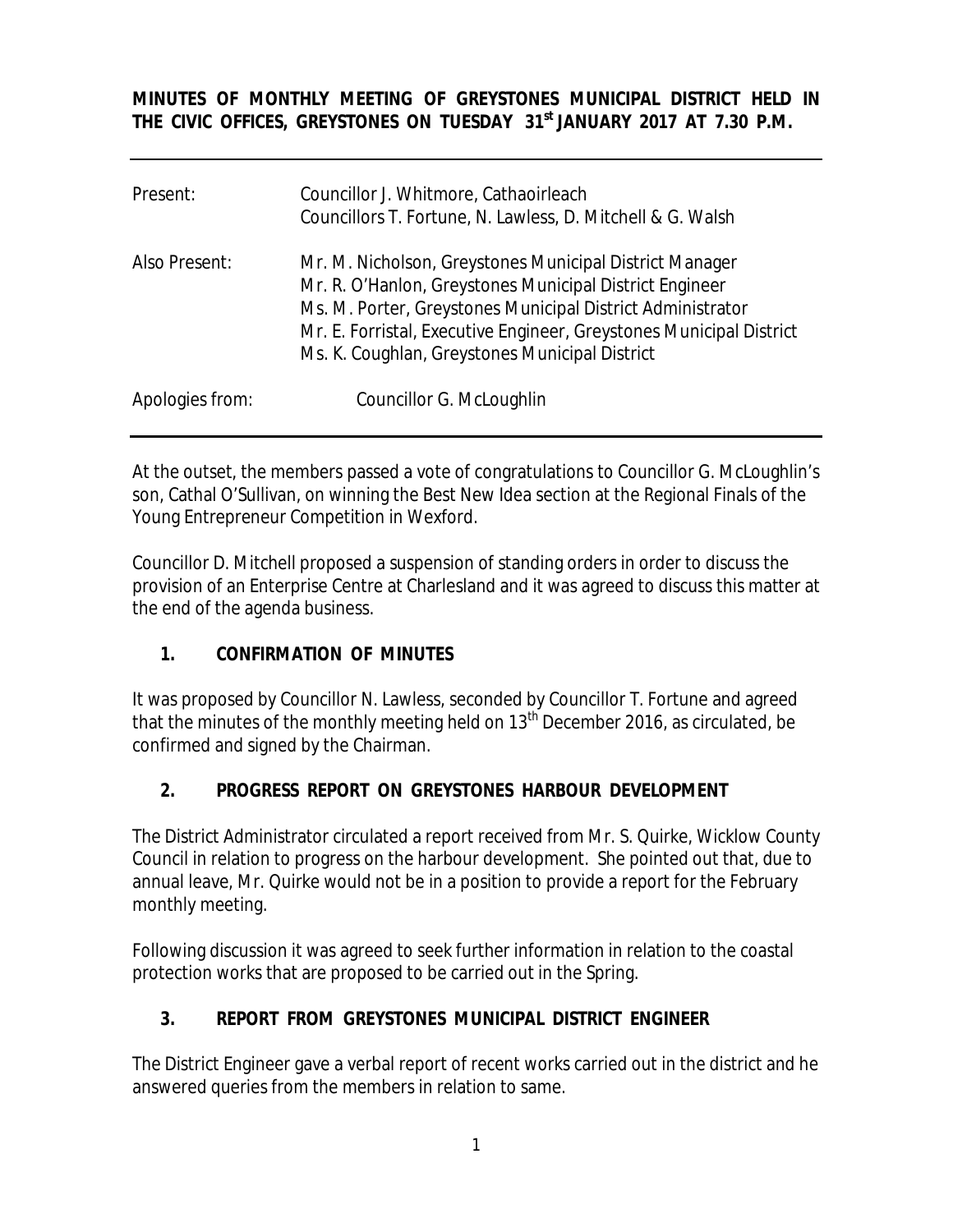Following discussion it was agreed to refer the following to Wicklow County Council for attention:

- Bus stop at Templecarrig
- Traffic Lights at Tesco/Donnybrook Fair junction
- Litter at Farrankelly
- Costings for CCTV cameras

# **4. ST. PATRICK'S DAY PARADE**

The District Administrator informed the members that a St. Patrick's Day Parade would be held on Friday 17<sup>th</sup> March 2017 and that entries were currently being accepted. She emphasised the need to get volunteers to help marshal the parade and the need for sponsorship from local businesses towards the circa €6,000 cost of staging the parade.

#### **5. KILCOOLE PLAYGROUND**

The District Manager informed the members that work had commenced on the playground and was progressing well. He envisaged that the work would be substantially completed before the end of February and expressed the hope that the playground could be officially opened before the end of March. He pointed out that work would commence on a new footpath next week and that a sum of €20,000 from the MD Discretionary budget would be needed to complete this.

Following discussion the Manager stated that any issues that arose following the opening of the playground could be addressed.

# **6. REVIEW OF DRAFT PARKING BYE LAWS**

The District Administrator pointed out the main changes to the current bye-laws that were proposed in the new draft parking bye laws and sought the members' views on these now prior to their going on public display.

Members raised a number of queries in relation to discretionary grace periods, camper vans and charges for the park and ride car park.

Following discussion members requested that the draft parking bye laws be amended to include a fifteen minute grace period in Greystones, before the bye laws go on public display. While Councillors T. Fortune and N. Lawless were against charging for the park and ride car park, Councillors D. Mitchell, G. Walsh and J. Whitmore agreed that this proposal should be included in the draft to go on public display to gauge public reaction, provided that the members of Greystones MD would have an opportunity to remove the proposal prior to the final bye laws being considered by the full membership of the County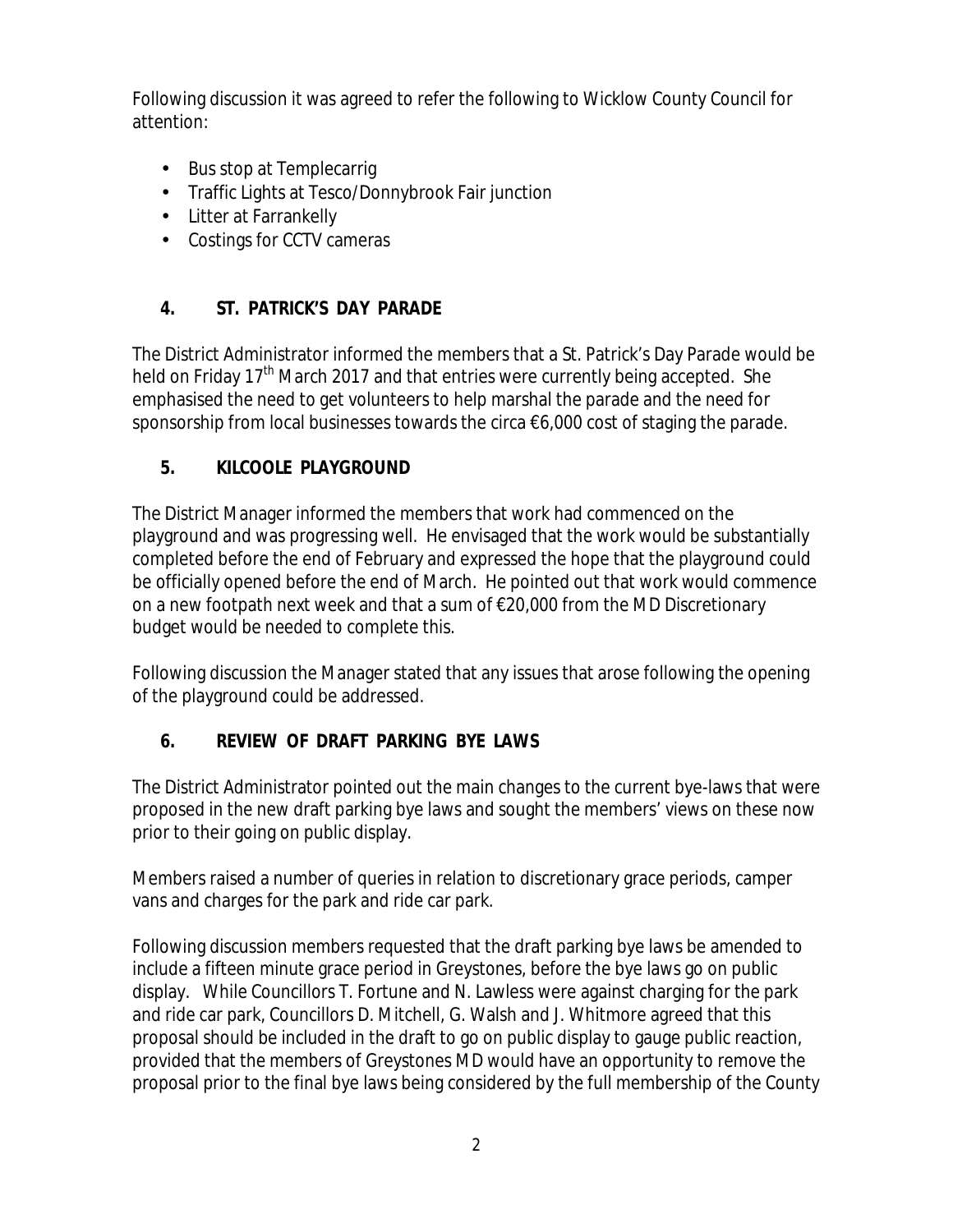Council. It was also agreed that options for managing overnight parking by camper vans be investigated.

The District Engineer informed the members that he had sought quotations for the replacement of the barrier at the La Touche Road car park and that it was hoped to have this in place before the summer season.

# **7. NOTICES OF MOTION:**

(a) Motion in the name of Councillors D. Mitchell & G. McLoughlin: "The District supports linking Greystones to the Wicklow Way via Ballydonagh Lane and The Sugar Loaf".

Following discussion on this notice of motion, the members agreed to outline their support for the proposal to the Wicklow Uplands Council.

(b) Motion in the name of Councillor J. Whitmore: "That an update be provided on the plans for Chapel Road in Delgany (near St. Laurences), including any new measures that the Council are considering in order to ensure the safety of pedestrians".

The District Engineer informed the members that consultants appointed to look at Chapel Road, and provide options report and preliminary design, had also been asked to provide interim design solutions for the tight bends. He pointed out that these should be available in two to three weeks time. He suggested that the road needed to be re-classified as a local road instead of a regional road as at present, so that satellite navigation systems did not direct heavy goods vehicles onto it. He pointed out that this was a ministerial function not performed very often.

Following discussion on this motion it was agreed to seek an update on the status of the proposed Delgany to Blacklion Bye-Pass road for the February MD meeting.

#### **8. CORRESPONDENCE**

- 1. The District Administrator advised the members of the details of a recent published advertisement seeking expressions of interest for the provision of toilet facilities at the harbour.
- 2. The District Administrator advised the members that the Holyhead Twinning Committee had been in contact with her seeking to progress the twinning links.

Following discussion it was agreed to inform the Holyhead Committee that the twinning should be put on hold until such time as interested groups from Holyhead provided